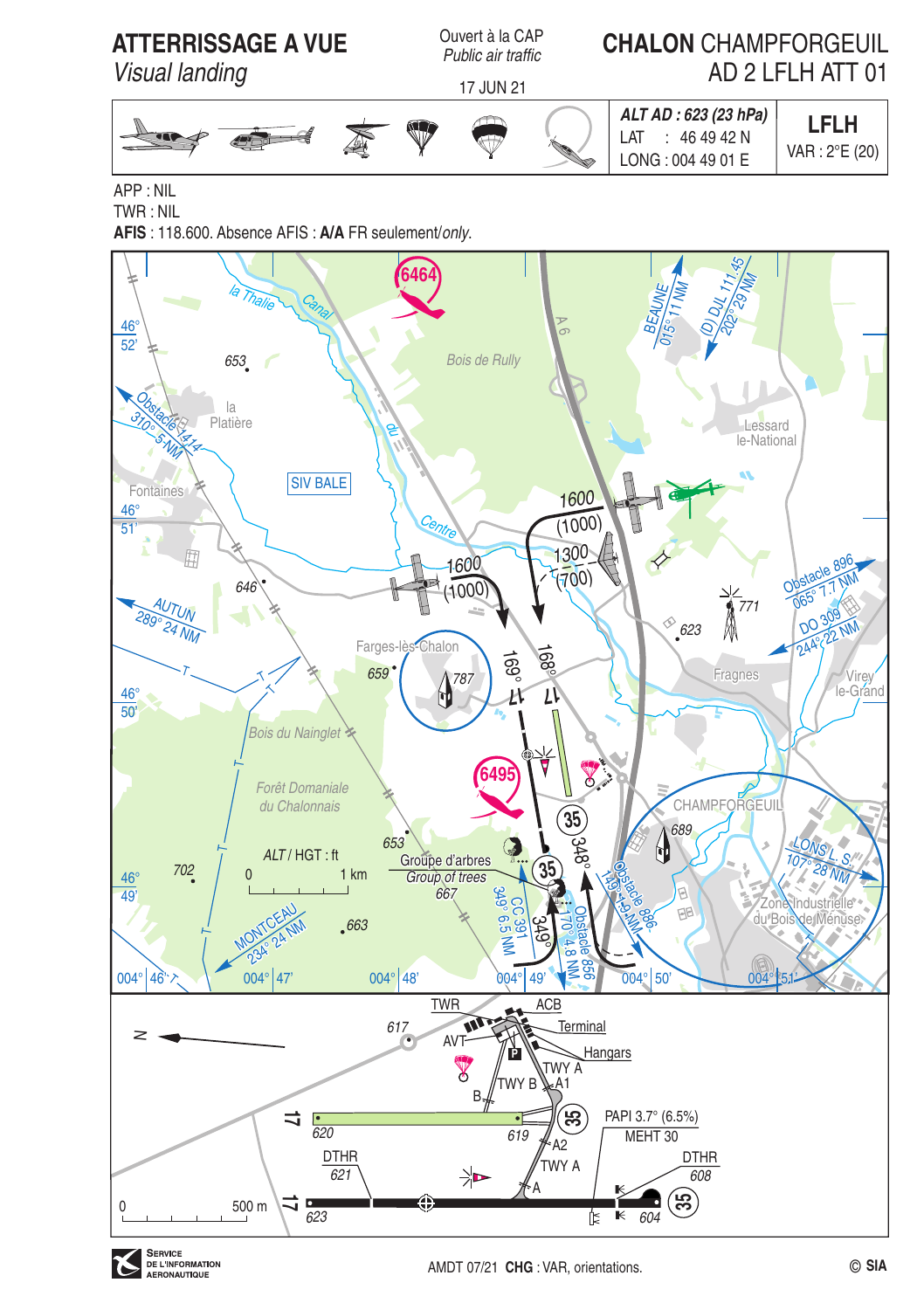## **CHALON CHAMPFORGEUIL**

|                        | Distances déclarées / Declared distances                      |            |                                |                          |                                                    |                        |             |             |            |  |
|------------------------|---------------------------------------------------------------|------------|--------------------------------|--------------------------|----------------------------------------------------|------------------------|-------------|-------------|------------|--|
|                        | <b>RWY</b>                                                    | <b>QFU</b> | <b>Dimensions</b><br>Dimension | <b>Nature</b><br>Surface |                                                    | Resistance<br>Strength | <b>TODA</b> | <b>ASDA</b> | <b>LDA</b> |  |
| k<br>⇤<br>$\leftarrow$ | 17                                                            | 169        | 1440 x 30                      | Revêtue                  | 9 F/D/W/T                                          |                        | 1440        | 1440        | 1190       |  |
|                        | 35                                                            | 349        |                                | Paved                    |                                                    |                        | 1440        | 1440        | 1280       |  |
|                        | 17L                                                           | 168        | 849 x 50                       | Non revêtue              |                                                    |                        | 849         | 849         | 849        |  |
|                        | 35R                                                           | 348        |                                | Not paved                |                                                    |                        | 849         | 849         | 849        |  |
|                        | <b>BI RWY 17/35</b><br>Aides lumineuses :<br>PCL sur PPR AFIS |            |                                |                          | LIL RWY 17/35<br>Lighting aids:<br>PCL on PPR AFIS |                        |             |             |            |  |

## **Consignes particulières / Special instructions**

## **Conditions d'utilisation de l'AD AD AD** operating conditions

AD réservé aux ACFT munis de radio. AD reserved for radio-equipped ACFT.

RWY revêtue 17/35 : accotements en pierre inutilisables. Stony shoulders of paved RWY 17/35 unusable.

RWY non revêtue 17/35 et TWY B réservés aux aéronefs basés et aux HEL. Utilisation possible par des ACFT non basés sur PPR AFIS uniquement. Inutilisable après fortes pluies.

Largeur des voies de circulation A et B : 10 m. TWY A and B are 10 m wide.

Activité IFR possible. Activité IFR operation.

### **Dangers à la navigation aérienne Air navigation hazards**

QFU 168° : piste non revêtue, 200 premiers mètres en mauvais état. ←

Voltige bois de Rully (N° 6464), axe 15/33. 2000 ft ASFC / FL 050. 0800-1100, 1300-SS ETE : - 1 HR. Activité interrompue si arrivée IFR à Chalon Champforgeuil. Réservé aux pilotes autorisés par le responsable de l'activité.

### **Procédures et consignes particulières Procedures and special instructions**

A l'aller comme au retour de la piste revêtue, marquer obligatoirement l'arrêt en A1 et A2 et vérifier l'absence de trafic conflictuel à l'atterrissage ou au décollage avant de couper l'axe de la bande gazonnée.

La plateforme d'attente située entre les points A1 et A2 est utilisée uniquement pour l'aviation de loisir basée (aéronefs d'envergure maximum inférieure à 12 mètres) et est interdite hors HOR AFIS.

QFU 348° et 349° préférentiels cause procédure IFR et nuisances sonores. ←

HEL : durant l'activité de parachutisme, vérifier toutes voiles au sol avant mise en route.

### **Activités particulières Special activities**

Parachutage sur AD (N° 202) : SR-SS. FL 195, audessus du FL 115 PPR BALE INFO ou PPR RAKI ou CDC de remplacement en cas d'activité LF-R 124.

Unpaved RWY 17/35 and TWY B reserved for home based ACFT and HEL. Possible use of non-based ACFT with PPR AFIS. Unusable after heavy rainfalls.

TWY A interdit aux ACFT de plus de 21 m d'envergure. TWY A prohibited to ACFT of more than 21 m wingspan.

QFU 168° : unpaved RWY, first 200 metres in bad condition.

Aerobatic "bois de Rully" (NR 6464), axis 15/33. 2000 ft ASFC / FL 050. 0800-1100, 1300-SS SUM : - 1 HR. Activity suspended if IFR arrival at Chalon Champforgeuil. Reserved to authorized pilots by the activity manager.

Coming from or going to paved RWY, compulsory stop at A1 and A2 holding points and watch out for any conflicting traffic taking off or landing before crossing grass strip axis.

The holding area located between A1 and A2 is only available for based light aviation (aircraft whose MAX wingspan is less than 12 meters) and is prohibited outside AFIS SKED.

Preferred QFU 348° and 349° due to IFR procedure and noise pollution.

Roulage interdit hors RWY et TWY. Taxiing prohibited except on RWY and TWY.

HEL : during parachuting activity, check that all parachutes are on the ground before starting up.

Parachuting activity on AD (NR 202) : SR-SS. FL 195, above FL 115 PPR BALE INFO or PPR RAKI or CDC substitution when LF-R 124 active.